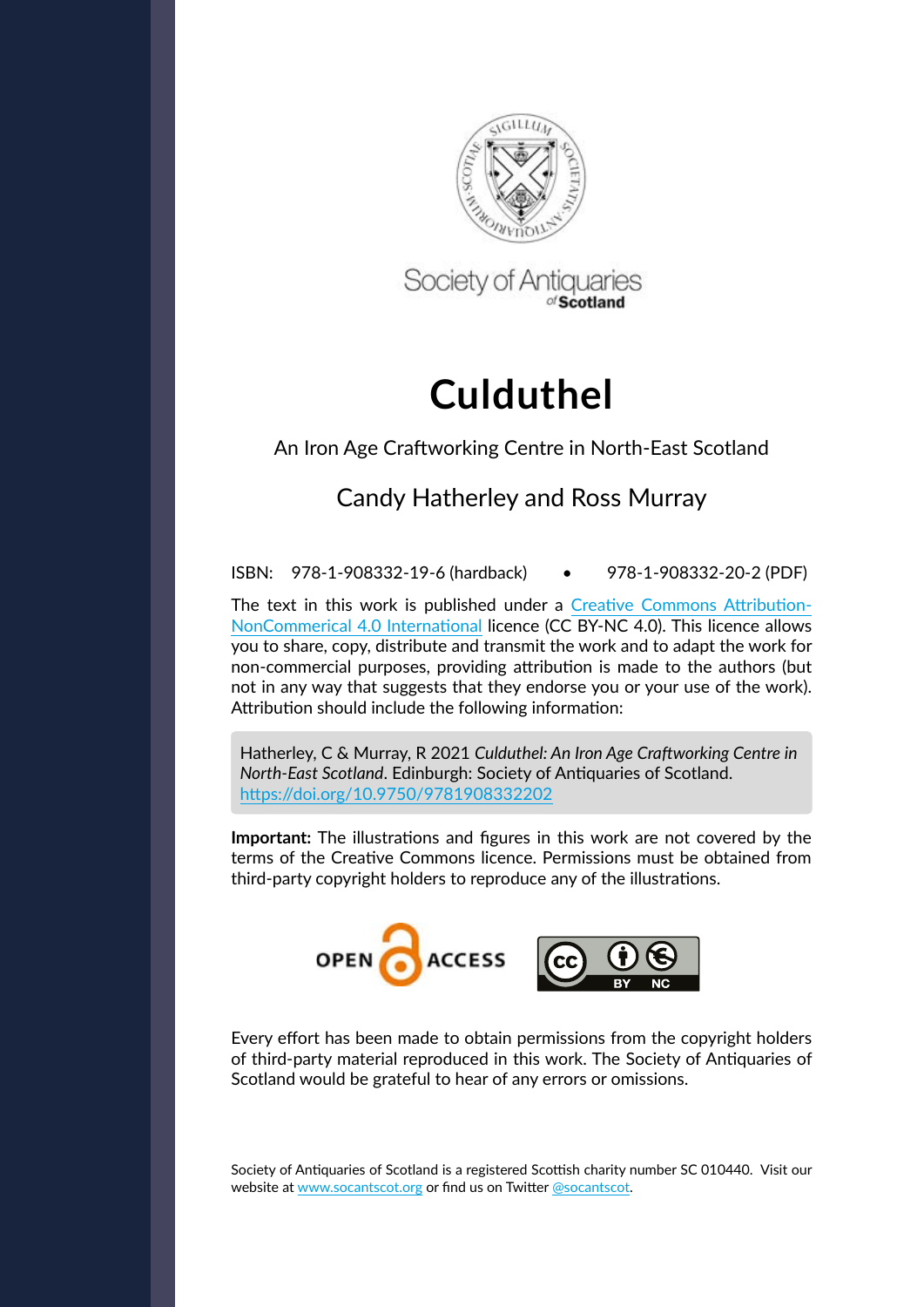## INDEX

Numbers in *italic* denote pages with figures, those in **bold** are subjects of chapters.

abandonment layer (1671) 74–5, *75* fragment, copper alloy 194 ?pounder 137 querns *126*, 135 ring, copper alloy 74, *75*, 190, 193 sharpening stone 138 sheet, lead 194, 196 smoother/polisher *75*, 137 strips, coiled lead 194, *194* weight, lead 194, 196 whetstone/working surface/pounder 138 aerial photographs 2, *2*, 6 Aldclune (Perthshire) 85 alloys 106, 108–9, *108*, 113, 190–1 animal bone 10 arable weeds 61, 62, 81, 83 Ardifuar (Argyll) 128 ardmarks, Early Iron Age 26 Ashkirkshiel (Scottish Borders) 181 Balblair (Highland) 225 Baleshare, North Uist (Comhairle nan Eilean Siar) 128 Balloan Park (Highland) *6*, 7, 17, 29 Balloch Hill (Argyll) 172 barley 61, 62, 81, 83 Battersea (London) 181 beads *see* ornaments, beads Bellfield Farm, North Kessock (Highland) 85, *85*, *226*, 227 Birnie (Moray) 84, 113, 132–3, 166–7, 176, *226*, 228, 229 blacksmiths 222 Bronze Age period Beaker pottery 91–2, *93*, 95 cists *6*, 7 lithics 122 settlement *6*, 7 bronzeworkers 222, 223, 229 bronzeworking *see* copper alloy production Broxmouth (East Lothian) 17, 29, 87 Burghead (Moray) 225 burnt daub *see* fired clay

casting alloys 106, 108–9, *108*, 113, 190–1 Castlehill (Ayrshire) 201 cellars 84

Chalcolithic period, radiocarbon date 14, *16*, 17 charcoal 10, 63, 147, 223 chronology 13 Clarkly Hill (Moray) *226*, 228 clearance cairn (295) *22*, 23 clearance cairn (2671) *22*, 23 clearance cairn (4234) *22*, 23, *25–6* radiocarbon date 14, *16*, 17 slag 164 Clickhimin (Shetland) 200 cobble surface (1679), bolt *81*, *173*, 181 cobbled surface (227) *68*, 80 fired clay 102 iron objects 177 radiocarbon date 15, *16* reaping hook 80, 168, 175, 178 slag 161, 163 tuyère 114, 116 cobbled surface (793) 23, *24* cobbled surface (1945/2130) 54, 57, *68*, 77, *79*, 80 iron working waste 183 nail *79*, 80, 182 offcuts, iron 80, 174, 175, 183 rove *79*, 80, *173*, 181 slag 161, 163 sword hilt guard *79*, 80, 184, *185–6*, 186, 192–3 cobbled surface (2982) 80 pottery 92, 95 cobbled surface (3651) *22*, 26 flint tool 26 pottery 26, 93, *93*, 94 coins 72, *74*, 188–90, *188*, 192, 222 copper alloy alloys 106, 108–9, *108*, 113, 190–1 deposition 191 fragments 194 copper alloy objects **183–93** bar *45*, 46, 190, 193–4 brooch 74, *75*, *185*, 188, 192 coins 72, *74*, 188–90, *188*, 192, 222 dumb-bell toggle *185*, 188, *188*, 192 harness strap mount 74, *75*, 184, *185–6*, 187, 192 ?mount 77, *189*, 193 ring-headed pin 72, *74*, *185–6*, 186, 188, 192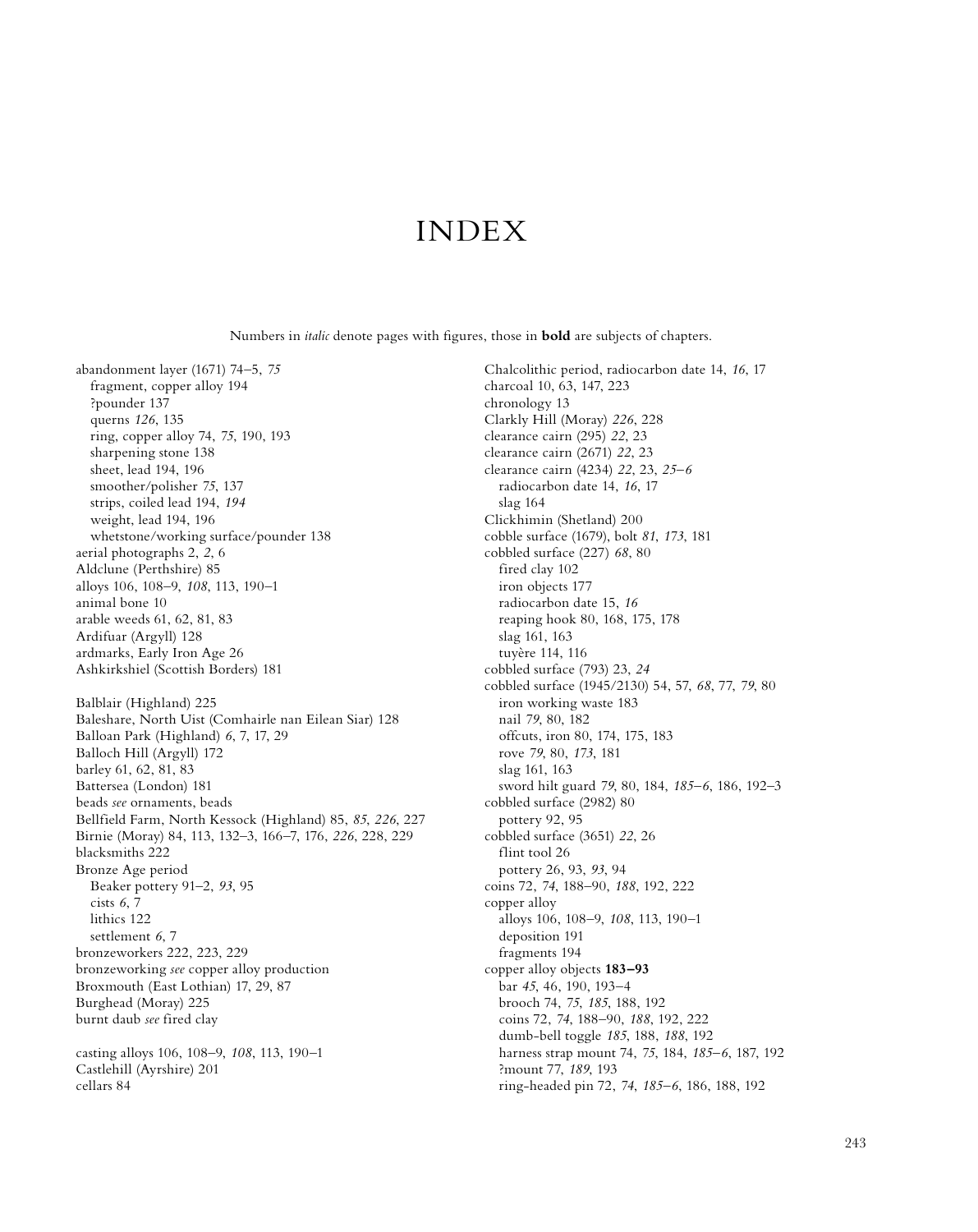ring 74, *75*, 190, 193 ring-shaped casting 80, *189*, 194 rivet 54, 193 rod 54, *59*, 194 sword hilt guard *79*, 80, 184, *185–6*, 186, 192–3 vessel ?patch 77, *189*, 190, 193 working/casting debris 193–4 copper alloy production craftspeople 222, 223, 229 discussion 220 excavated evidence 54, *55–8*, 57–8, 65–6 manufacture and resources 65–7 scale of 223 significance of assemblage 89 Covesea caves (Moray) 226, *226* craftspeople 222, 223, 229 craftworking centre, Middle Iron Age **31–67**, *32* chronology 31, 33 discussion 62–7 environmental analysis 58, 61–2 glass and copper alloy production 54, *55–8*, 57–8 introduction 31 iron production 62–5, *63* iron-smelting workshops 39, *40–54*, 41, 43, 46–8, 50–1, 53–4 post-ring roundhouses 33, *33–8*, 35–6, 38 preservation 31 radiocarbon dates 14–17, *16*, 33 workshops 38–9 craftworking centre, later Middle Iron Age *68*, **69–87** abandonment 80, *81–2*, 86–7 chronology 69, 71 cobbled yards 77, *79*, 80 discussion 83–7, *84–5* environmental analysis 81, 83 introduction 69 pits 80 radiocarbon dates 15, *16* ring-ditch 77, *77–8* ring-groove roundhouses *69–71*, 71–2, *73*, 74–5, 77 Crawcwellt, (Wales) 223 cropmarks 2, *2*, 6 crucibles *100*, 104–6, *105*, 109–11, 113 *see also* casting alloys Culbin (Moray) 200, 224 Culduthel (Highland) **1–11** archaeological background 4–7, *5–6* deposition and taphonomy 7 discovery 2–4, *2–3* excavation methods 8–9, *8* introduction *xvi*, 1–2, *1–2* landscape setting 4 post-excavation analysis 9–10 publication 11 topography *xvi*, 4 Culduthel (Highland), discussion **219–30** conclusions 229–30 exchange networks 223–4

imports and exports 221–2 introduction 219 living and working in 219–20 production, scale of 222–3 settlement pattern 224–9, *224*, *226–7* status and society 220–1 Culhawk Hill, (Angus) 85 Dalladies (Aberdeenshire) 84 Deskford (Moray) 225–6 domestic occupation 220 *see also* post-ring roundhouses Douglasmuir (Fife) 84 Dryburn Bridge (East Lothian) 17 Dubton Farm East (Angus) 84 Dun Ardtreck, Skye (Highland) 174 Dun Beag (Highland) 128 Dun Bharabhat (Comhaile nan Eilean Siar) 200 Dun Glashan (Argyll) 200 Dunadd, (Argyll and Bute) 106 Dunagoil (Bute) 201 Early Iron Age period **20–30**, *22* ardmarks 26 chronology 21 clearance cairns 23, 26 cobbled surface 26 environmental summary 26 hillwash 26 House 3 22–3, *24*, 29–30 House 5 22, *23*, 29, 30 palisade enclosure *3*, 26, *27–8*, 28–9, 219 radiocarbon dates 14, *16*, 17 settlement 28–30 stakeholes 26 East Beechwood (Highland) 226, *226* East Cruchie (Aberdeenshire) 128 enamelling 66 enclosures *see* mortuary enclosures; palisade enclosures environmental analysis 10, 58, 61–2, 81, 83 excavation methods 8–9, *8* Fairy Knowe (Stirlingshire) 113, 174, 175, 176–7 finds assemblage 89–90 fire, evidence for 77, 84 fired clay **96–104** condition 96, 98 discussion 104 distribution 101–4 fabrics 96 furnace/hearth rim fragments *97*, 98 furnace relining 98–9 shaped fragments 98 wattle impressions 99, *99–100*, 101 fired clay artefacts **104–21** crucibles *100*, 104–6, *105*, 109–11, 113 moulds 106, *107*, 109, 112, 113 petrographic analysis 118–21, *120*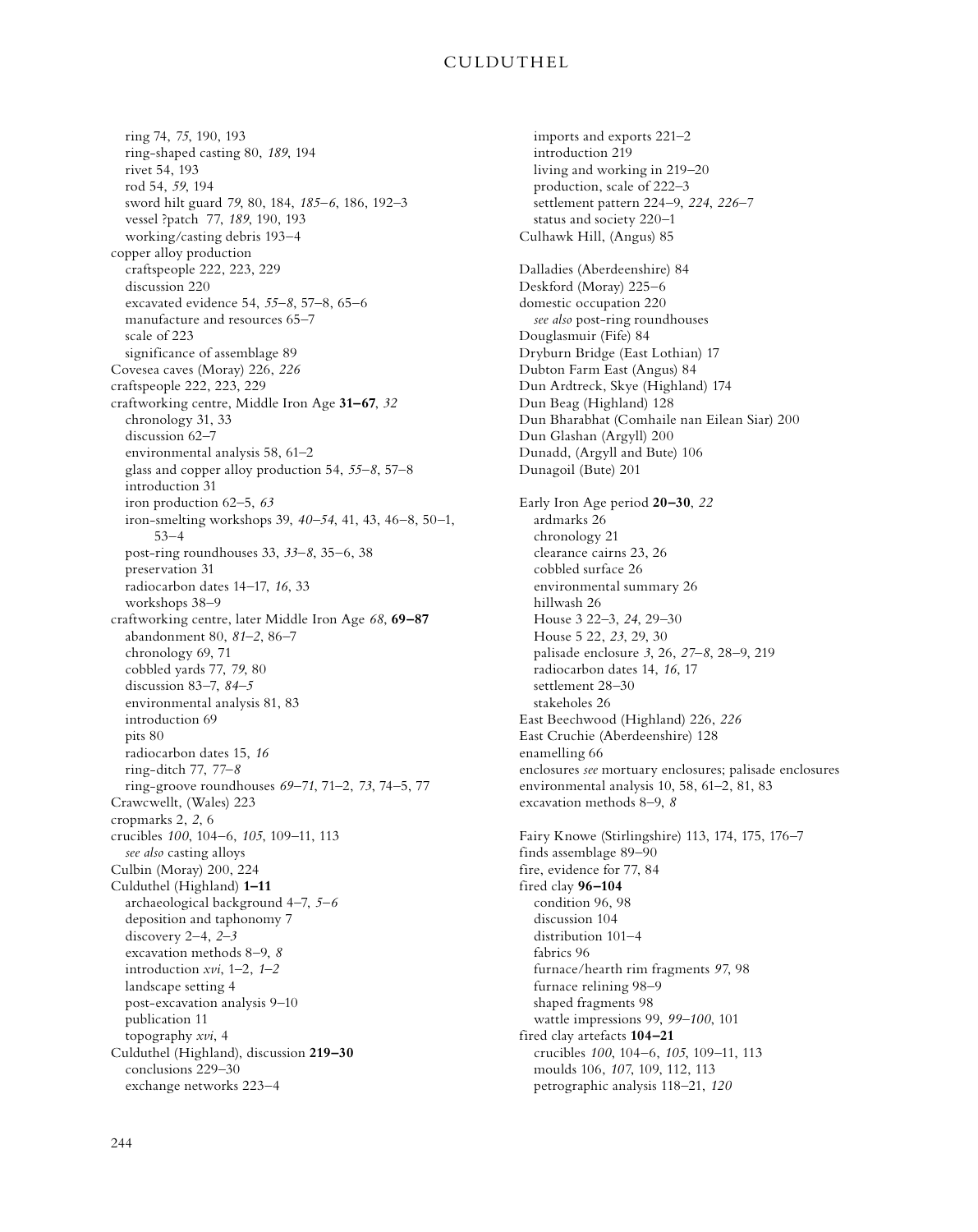spindle whorl 53, 96 tuyères 63, 113–17, *115–16* fixtures and fittings *173*, 174, 175, 181 bar, iron *81*, 175, 181 bar terminal, iron *81*, 175, 181 bolt head *81*, *173*, 174, 181 bolt *81*, *173*, 181 holdfasts 80, *81*, *173*, 174, 181 ring, copper alloy 74, *75*, 190, 193 ring, iron 181 rivet, copper alloy 54, 193 rove *79*, 80, *173*, 181 strap with a nail in situ 33, *34*, 181 strapping fragment 175, 181 food 61–2, 81, 83 furnaces *see* iron-smelting furnaces Garton Slack, (East Yorkshire) 222 glass analysis **205–17** blue glass *200–1*, *203–4*, *208*, *211–12*, 213–14, *215* clear glass *203*, *208*, 213–14, *215* conclusions 216–17 discussion *211*, 214, 216, *217* methods *199*, 205–7, *205* other glass *199*, *201*, *203*, 214 red glass *199*, *209*, 210, *211* results *201*, 206–7, *208*, 209 yellow glass *198–9*, *201*, *204*, 210, *212*, 213 glass objects **199–204**, *200–4* beads *60*, *198*, 199–200, 201–3, *201–2* dumb-bell toggle *60*, *198*, 200, 203 glassworking in Scotland 201 vessels 217, 221–2 working debris 197, 199, *199*, 203–4, *203–4* glass production discussion 201, 220, 223–4 excavated evidence 54, *55–8*, 57–8, 65–6 manufacture and resources 65–7 significance of assemblage 89 glassworkers 222, 224, 229 Grantown Road, Forres (Moray) *226*, 227 ground surface (447) 23, 26 ground surface (674) 41 Headland Phases 7 & 8 (Highland) 7, 17, 20, 166 Headland Phase 9 (Highland) 20, *21* hearth [26] *32*, *55*, 57, 65–6 ?blade tip 180 casting debris 193 crucible 57, 109 iron objects 177 nail 57, 182 *see also* spread (2102) hearth [2166] *32*, *55–7*, 57, *59*, 65–6 crucibles 57, *59*, 109 fired clay 103 offcut, iron 57, 183

querns *56*, 57, 125, 128, 132, 136 radiocarbon date 14, *16* slag 162 stone artefacts 131 tuyère 114, 116 hearth [2434] *32*, 54, *55–6*, 57, *59*, 65–6 casting waste, copper alloy 54, 193 crucibles 54, *59*, *100*, *105*, 109, 110, 111 fired clay 102–3 fragments, copper alloy 194 glassworking debris 54, 197, 199, *199*, 203–4 moulds 54, *59*, *107*, 109, 112 radiocarbon date 14, *16*, 33 rod, copper alloy 54, *59*, 194 slag 160 *see also* post-holes ([2541/2549/2547/2543]); spread (2187) hearth pit [2226] 51, *52*, 53 hillwash (2101) 80 bar, iron 182 casting debris 193 crucibles 109, 110, 111 ?embossing tool 168, *170*, 179 iron item, unfinished *174*, 182 offcuts, iron 183 quern 135 tack 182 hillwash (3720) *22*, 26 bead *129*, 130, 139–40 slag 162 House 3 22–3, *22*, *24*, 29–30 fired clay 101 grinding surface 23, *24*, 123, 130, 138 pounder/grinder 23, *24*, 123, *124*, 138 querns 23, *24*, 123, *124*, 125, 134 radiocarbon date 14, *16*, 17 rubbing stones 23, *24*, 125, 128, 134 slag 164 stone artefacts 131, 132 whetstone 23, *24*, 123, 138 *see also* spread (796) House 4 *68*, 75, *76–8*, 77, 86 copper alloy objects 184 discussion 83–4, 86, 220 environmental analysis 81, 83 file 168, *170*, 179 fired clay 102 grinding stone *76*, 130, 138 iron objects 177 ?mount, copper alloy 77, *189*, 193 offcut, iron 77, *78*, 175, 182 quern *126*, 137 radiocarbon date 15, *16* slag 163–4 smoother/polisher 130, 137 stone artefacts 131 strips and sheets, copper alloy 77, *78*, *189*, 193, 194 tool, iron 77, *169*, 178 vessel ?patch, copper alloy 77, *189*, 190, 193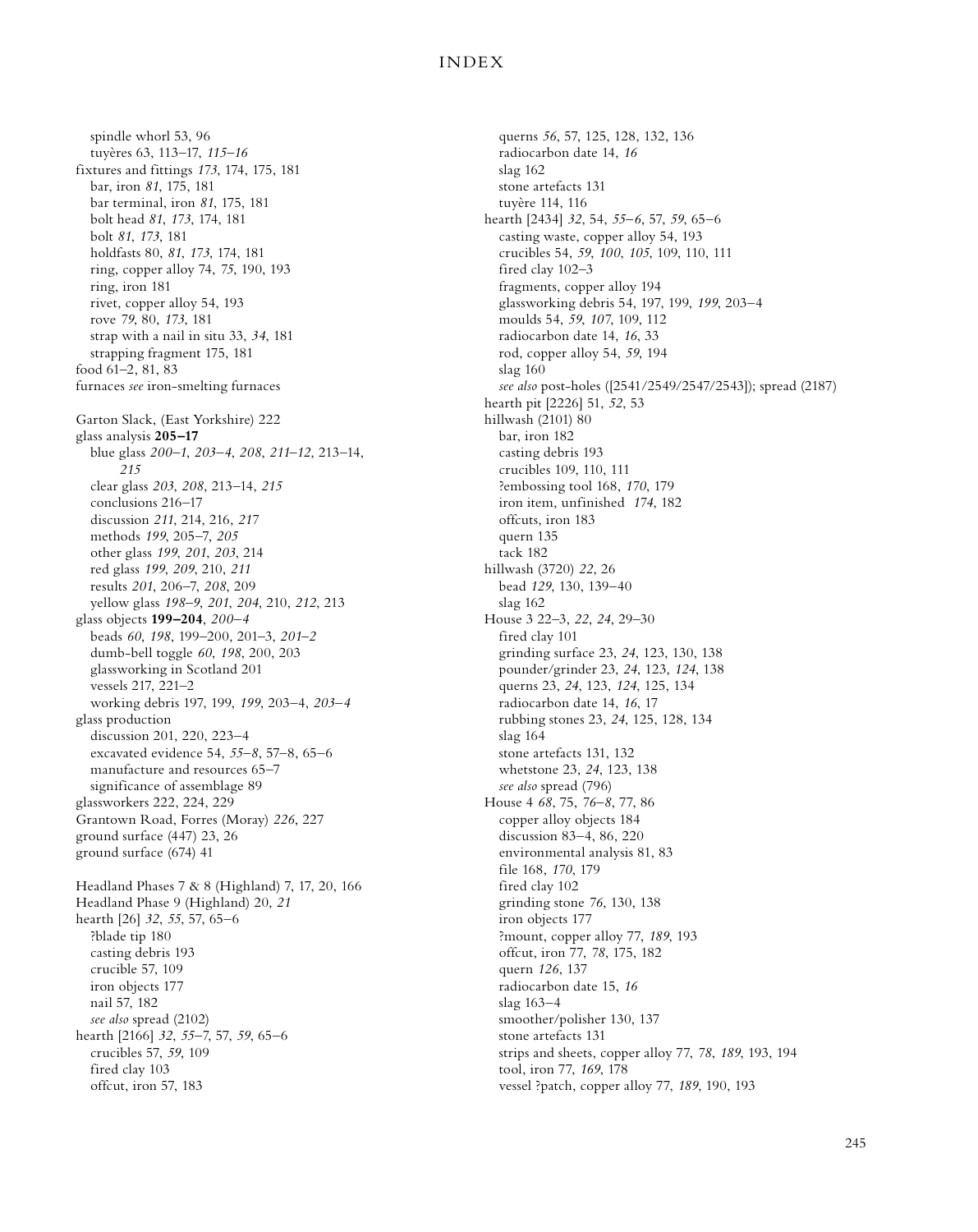House 5 22, *22–3*, 29 radiocarbon date 14, *16* slag 164 House 7 *32–4*, 33 bead 33, *34*, *60*, *198*, 200, *200*, 203 dagger 33, *34*, 65, *171*, 172, 180 iron objects 177 radiocarbon date 14, *16* slag 165, 166 strap 33, *34*, 181 House 9 *32*, 33, *34*, 35 bead *34*, 35, *60*, *198*, 200, 202 crucibles *34*, 35, 109 fired clay 102 iron objects 177 radiocarbon date 14, *16* ?scriber *34*, 35, 168, *170*, 179 slag 165, 166 tack *34*, 35, 182 House 10 35–6, *35–6*, 220, 221 House 10/1 *32*, 36, *36–7* environmental analysis 61 fired clay 103 radiocarbon date 14, *16*, 17 slag 164 House 10/2 *32*, *36–7*, 38 environmental analysis 61 fired clay 103 quern *37*, 38, 125 radiocarbon date 15, *16* slag 164 House 10/3 *36*, *68–71*, 71–2, *73–4*, 74–5, 86 bar, iron 182 beads *60*, 72, 74, *74*, *198*, 202, *202* brooch 74, *75*, *185*, 188, 192 casting debris 193 cobble tools 137 coins 72, *74*, 188–90, *188*, 192, 222 copper alloy objects 184 cylinder, lead 72, *74*, 196 discussion 83–6, *84* environmental analysis 81 fired clay *97*, 98, 103 flint 72 fragment, lead 194, 195, 196 glassworking debris 204 grinder 74, *74*, 132, 137 harness strap mount 74, *75*, 184, *185–6*, 187, 192 holdfast *173*, 174, 181 iron fitting, unfinished *174*, 182 iron objects 177 lead artefacts 74–5, *75*, 194 linchpin 72, *74*, 172, *173*, 181 miniature axe 74, *75*, 168, *169*, 178 nail *75*, 175, 181 nail/working waste 72, *74*, 183 offcut, ?joiner's dog 174, 183

palette 72, *74*, *127*, 130, 140 pivot stone 72, *74*, 130, 132, 139 pottery 94 pounders *75*, 137 ?punch 72, *74*, 168, *169*, 179 querns 72, 74, *74–5*, *124*, *126*, 132, 135, 136 radiocarbon date 15, *16* ring-headed pin 72, *74*, *185–6*, 186, 188, 192 sickle 72, *74*, 168, *170*, 179 slag 161, 162–4 smoother/polishers 72, *74*, 137 smoother/pounder/grinder 72, 138 ?smoother 74, *74*, 130, 139 smoother/working surface 138 spindle whorl 72, *74*, *129*, 130, 140 stone artefacts 131, 132 tuyères 114, 115, *115*, 117 vessel glass 74, *74*, 217, 221–2 working surfaces 72, 130, 139 *see also* abandonment layer (1671); occupation deposit (2470); post-abandonment deposit (1681); spread (798/1680-1) House 17 *32*, 38, *38* casting debris 193 copper alloy objects 184 fired clay 102 mould 109 quern 38, *38*, 136 radiocarbon date 14, *16* slag 165 stone artefacts 131 Howe (Orkney) 176–7, 200 Hurly Hawkin (Angus) 172, 181 Iron Age period pottery 92–4, *93*, 95 unenclosed settlements *6*, 7 *see also* craftworking centres; Early Iron Age period iron manufacturing 62–5, *63*, **142–67**, 222–3 chemical composition 152, *152–5*, 154, 156 comparanda 166–7 discussion 167 distribution 65, 156, 158–67 duration of 64 fuel 147 furnaces 62–4, *63*, 158 hammerscale 145, 150–1, *150–1*, 154, *155*, 156, 167 introduction 142–3 metal microstructure and slag inclusions 156, *156–7* methodology 143–4, 167 micromorphological analysis 147–52, *147–52* production 63–4, *63* products 65, 167 resources 62–3, 223 reuse of slags 166 scale of 64, 222–3 significance of assemblage 89 slag classifications 144–7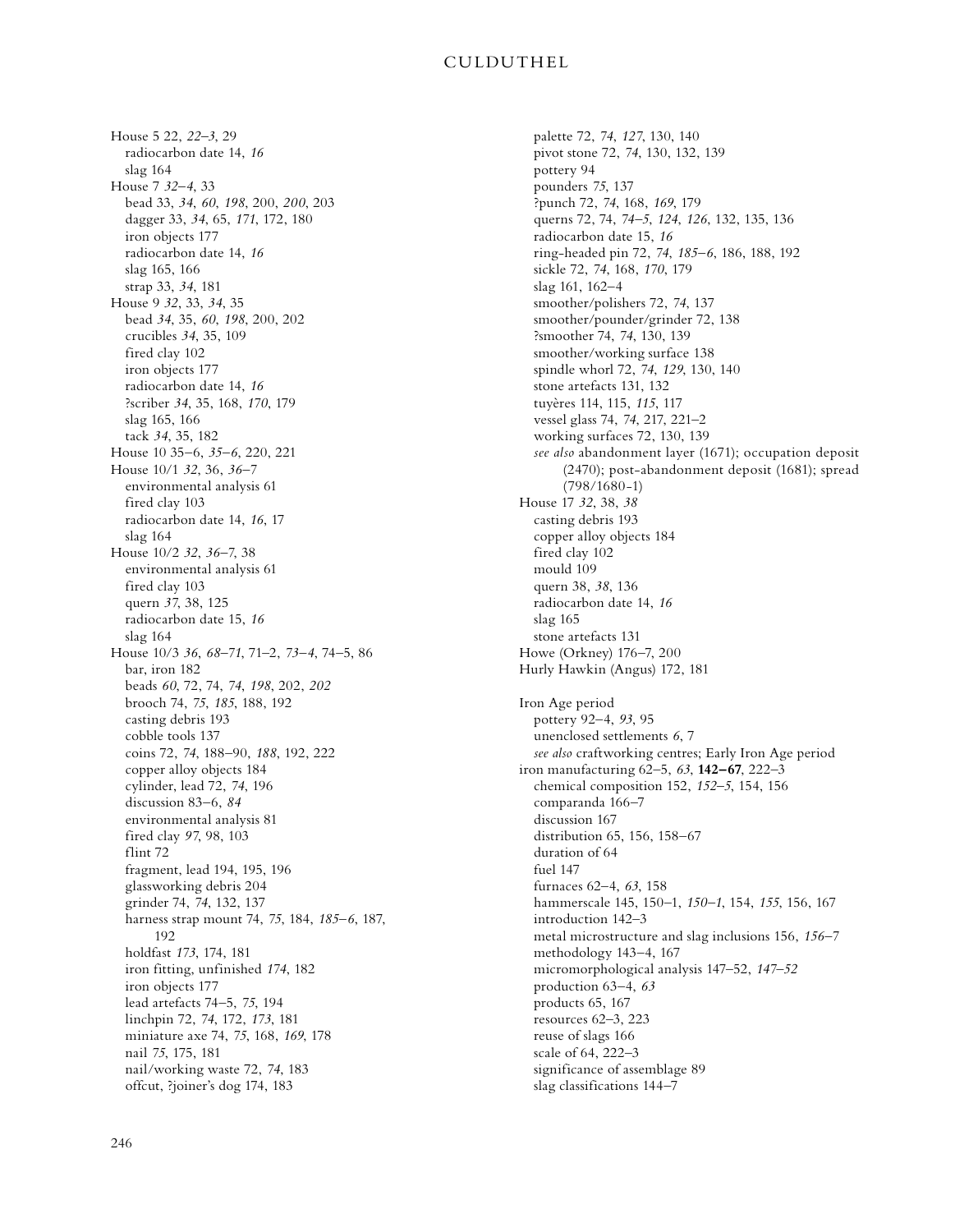slag morphology 167 slags 142–3, 145–6, 147–9, *147–9*, 151–2, *151–3* smithing hearth 14, 53–4, 64, 158 smithing pan 151, *151* vitrified ceramic linings 146, 149, *150*, 154, *154* workshop morphology 64–5 *see also* iron smelting furnaces iron objects **167–83** assemblages 168, 172, 174 comparanda 177–9 distribution 175–6 fixtures and fittings *173*, 174, 175, 181 ironworking debris 174, *174–5*, 175, 182–3 nails and tacks *173*, 174, 176, 181–2 ornaments *171*, 172, 180–1 raw materials 174–5 tools 168, *169–71*, 172, 178–80 transport 172, *173*, 181 weapons *171*, 172, 180 iron ore 63, 89, 223 iron-smelting furnace [681] 39, *40–1*, 41 fired clay *97*, 98–9, 101 radiocarbon date 15, *16* slag 160 tuyères *40*, 41, 114, 115, 116 iron-smelting furnace [2246] 48, *49* fired clay 102 querns 48, *49*, 128, 132, 135 radiocarbon date 14, *16* slag 160 iron-smelting furnace [3050] 41, *42–3* bead *30*, 41, *42*, *198*, 202 fired clay 102 radiocarbon date 14, *16* slag 160 iron-smelting furnace [3127] *50*, 51, 160 iron-smelting furnace [3790] *42*, 43, *44* beads *42*, 43, *60*, *198*, 200, 203 fired clay 102 fragment, copper alloy *42*, 43, 191 glass droplet 43, 204, *204* ingot, iron *42*, 43, 182 radiocarbon date 15, *16* slag 160 stone artefacts 131, 139 iron-smelting furnace [4147] *46–8*, 47, 103 radiocarbon date 14, *16* slag 160, 162 iron-smelting furnace [4262] *46–8*, 47 fired clay *97*, 98, 103 radiocarbon date 15, *16* slag 160, 162 iron-smelting furnace [4355] *46–8*, 47 fired clay 103 radiocarbon date 15, *16* slag 160, 162 iron-smelting furnaces 158, 220, 222 *see also* iron manufacturing

iron smithing hearth [4273] *32*, 53–4, 64, 158 radiocarbon date 14, *16* slag 161 ironsmiths 222 ironworking debris 174, *174–5*, 175, 182–3 bars, iron 182 ingot *42*, 43, 182 Kintore (Aberdeenshire) 20 lead isotopes 195, *196* lead objects 72, 74–5, *74–5*, 194–6, *194* leatherworking 85 Lochlee (Ayrshire) 128, 172 medieval period, metalworking site *6*, 7 metal-detecting 8–9, 80 metalworking ceramics *see* crucibles; moulds Middle Iron Age period *see* craftworking centres Milton of Leys (Highland) 226–7, *226* Mine Howe (Orkney) 176–7, 220 Moray Firth (Highland) 4, 224–8, *224*, *226* archaeological record *224*, 225–6 mortuary enclosures 20, *21* moulds fired clay 106, *107*, 109, 112, 113 stone ingot mould 57, *59*, 125, *127*, 128, 135 *see also* casting alloys mounts *see* ornaments, mounts nails and tacks *34*, 35, 80, *173*, 174, 176, 181–2 Neolithic period discussion 20 lithics 122 pits *6*, 7, *19*, 20 pottery 20, 91, *92*, 94 radiocarbon dates 14, *16*, 17 oat (cf. *Avena* sp.) 61, 62, 81, 83 oblong forts 225 occupation deposit (1896) 58 bead *60*, *198*, 202 blacksmith's set 168, *169*, 178 fired clay 104 perforated stones 139 slag 162 occupation deposit (2225) *52*, 53 beads 53, *60*, *198*, 201, *201*, 202 occupation deposit (2470) 74 pottery 74, 93, *93*, 95 occupation deposit (2495), rod, iron 182 orientation of workshops 65 ornaments bead, shale *129*, 130, 139–40 beads, glass *60*, *198*, 199–200, 201–3, *201–2* brooch 74, *75*, *185*, 188, 192 harness strap mount 74, *75*, 184, *185–6*, 187, 192 hooked mounts, iron 50, *50*, 80, *81*, *171*, 172, 180–1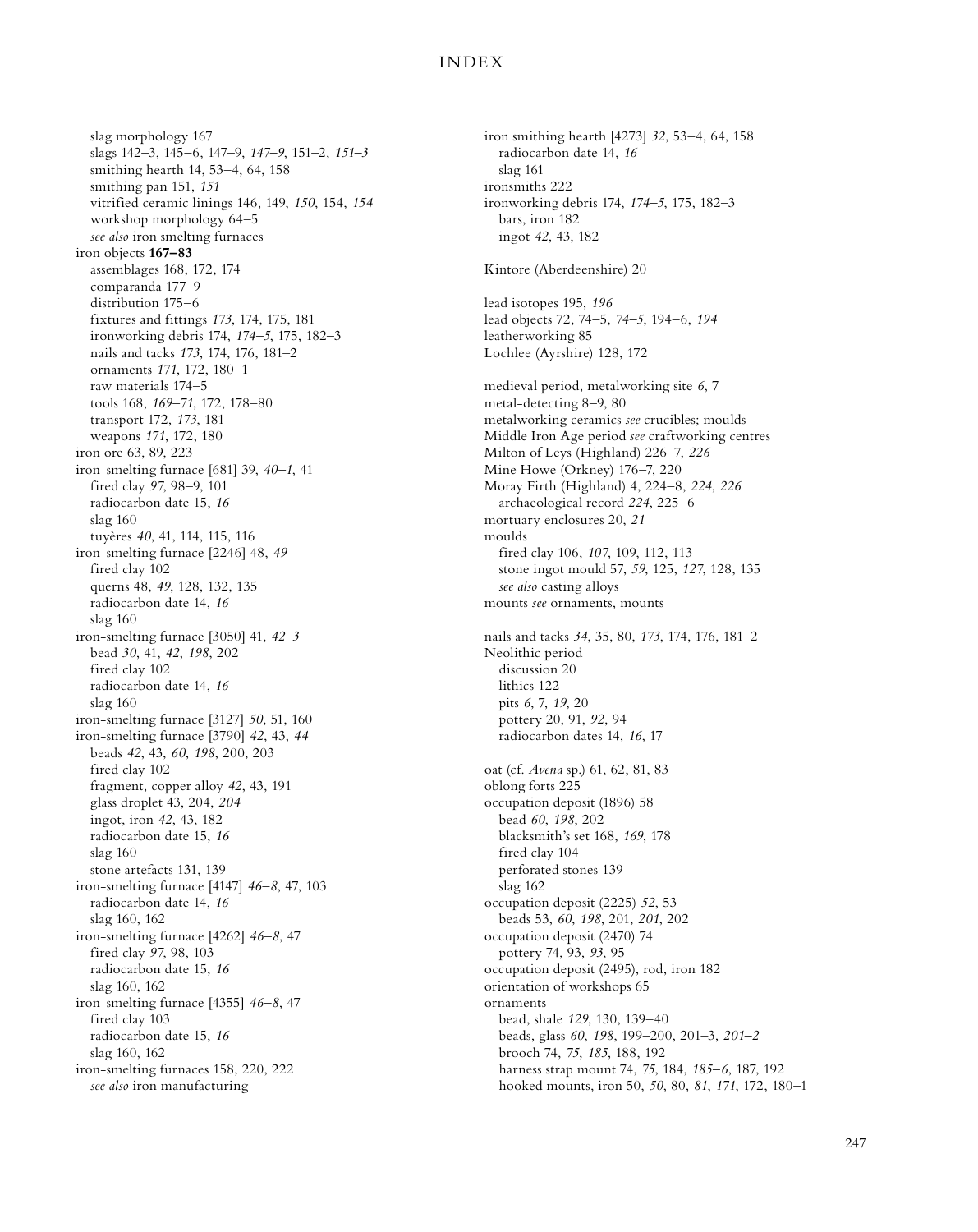?mount 77, *189*, 193 pin shank, iron 180 ring-headed pin, copper alloy 72, *74*, *185–6*, 186, 188, 192 ring-headed pin, iron 80, *81*, *171*, 172, 180 toggle, copper alloy *185*, 188, *188*, 192 toggle, glass *60*, *198*, 200, 203 Orton Meadows (Cambridgeshire) 181 overburden (1777), nail 181 palisade enclosure discussion 17, 28–9, 219, *224*, 225 excavation *3*, *22*, 26, *27–8* pottery 93, 95 radiocarbon date 14, *16*, 17 slag 164 Parc Bryn Cegin, Bangor (Wales) 201 paving 72, *73* pivot stone 72, *74*, 130, 132, 139 petrographic analysis 118–21, *120* Phantassie (East Lothian) 181 pins *see* ornaments, pins pit [97] *19*, 20 pottery 91, 94 pit [140], pottery 93, 94 pit [153] *19*, 20 pottery 91, *92*, 94, 95 pit [185] *68*, 80 slag 80, 160 pit [200] *68*, 80 slag 164 pit [316], environmental analysis *68*, 83 pit [344], pottery 93 pit [401] *19*, 20 pottery 91–2, *93*, 95 pit [428] *19*, 20 pottery 92, 95 pit [431] *19* pottery 93, 94–5 pit [451], slag 164 pit [1615] *68*, 80 environmental analysis 83 nail 80, 181 whetstone 80, *129*, 130, 138 pit [1863] *32*, 35 environmental analysis 58, 61 fired clay *99*, 101 smoother/polisher 137 pit [2143] 58 slag 161 pit [2172] *19*, 20 pottery 91, *92*, 94 pit [2238] 48, *49* pit [2457] 50, *50* hooked mount 50, *50*, *171*, 172, 181 pit [2539] *70*, 74 vessel glass 74, *74*, 217 pit [2730] *56*, 57 tang 180

pit [2777] *56*, 57 crucibles 57, *59*, 111 radiocarbon date 14, *16* pit [3217] *42*, 46 bead *42*, 46, *60*, *201*, 202 pit [3564] 57 pit [3599] *68*, 80 radiocarbon date 15 rubbing stone 80, 134 slag 80 pit [3744] *42*, 46 fired clay 102 pit [3756] *42*, 43 pit [3792] *42*, 46 pit [3811] *42*, 46 radiocarbon date 15, *16* pit [3816] *42*, 43 pit [3835] *42*, 43 pit [4179] *42*, 43 pit [4273] 53–4 pit [4369] 47 fired clay 103 plant remains 58, 61–2, 81, 83 Pool, Sanday (Orkney) 175 post-hole [85] pottery 93 pound 137 post-hole [254], strapping fragmen 175, 181 post-hole [600], grinding surface 130, 139 post-hole [740], pottery 94, 95 post-hole [1726], pottery 94 post-hole [2167], pottery 94 post-hole [2416] *50*, 51 bead *50*, 51, *60*, *198*, 200, *201*, 203 crucible 109 dagger *50*, 51, 65, *171*, 172, 180 radiocarbon date 15, *16* post-holes [2541/2549/2547/2543] 54, *59* bead *60*, 203, *203*, 213 cast artefact 54, *59*, 194 crucibles 54, *59* file 54, 168, *170*, 179 glass rod *199*, 203 glassworking debris 203, *203* mould 54, *59*, 109, 112 rivet 54, 193 vessel glass 217 post-hole [2815], pottery 94, 95 post-holes [3531 and 3532], fired clay *99–100*, 101 post-hole [3635] pottery 94 tuyère 114, 117 post-hole [3655], working surface 139 post-hole [3714], quern 136 post-hole [3740], ?blade tip 180 post-hole [4001], tuyère 114, *115*, 116 post-hole [4089], smoother/polisher 130, 137 post-hole [4107], tacks 174, 182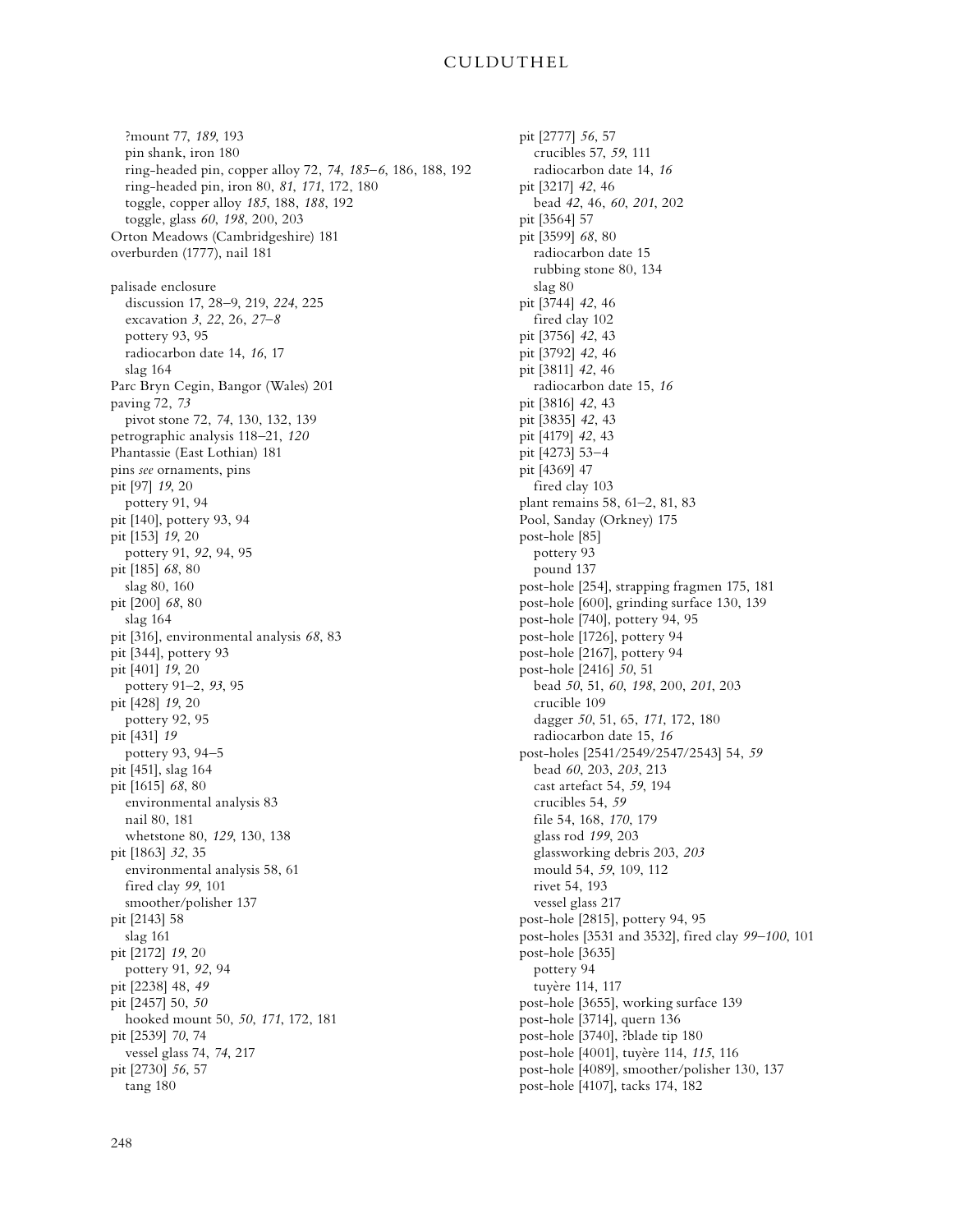post-hole [4287], knife tip 175, 180 post-ring roundhouses 29 *see also* Houses 7, 9, 10/1, 10/2 and 17; Workshops 2, 6, 8, 12, 13, 15, 16, 18, 19 and 22 pottery **91–5** Beaker 91–2, *93*, 95 carinated bowls 91, *92*, 94 later prehistoric 92–4, *93*, 95 Roman 95 *see also* petrographic analysis promontory forts 225, *226* radiocarbon dates **13–17** results 14–15, 16–17, *16* sample selection 13, 16 recycling of materials 64, 66, 174 Redcastle (Angus) 172 reuse of quernstones *127*, 128 reuse of slags 166 ring-bank roundhouses 29 ring-ditches *70*, 72, *77–8*, 84 ring-groove roundhouses 29, 30, 83–6, *84–5*, 221 *see also* Houses 3, 4 and 10/3 ritual sites 225–6 *see also* structured deposition Roman artefacts 188 coins 72, *74*, 188–90, *188*, 192, 222 imports and exports 221–2 pottery 95 Romancamp Gate, Fochabers (Moray) 226, *226* roundhouses 29, 30 *see also* post-ring roundhouses; ring-groove roundhouses Rudston, (East Yorkshire) 222 rye (cf. *Secale Cereale)* 61 sampling strategy 9 Seafield Road West, Inverness (Highland) 84, 166, 226, *226*, 227 settlement pattern 224–9, *224*, *226–7* silver 108–9, *108*, 113 Slackbuie (Highland) 7, 226–7, *226* Slacknamarnock Quarry (Highland) *6*, 7 slags chemical composition 152, *152–5*, 154, 156 classifications 144–7 comparanda 166–7 discussion 167 distribution 156, 158–67 introduction 142–3 micromorphological analysis 147–52, *147–52* morphology 167 smelters 222 Sorte Muld, Bornholm (Denmark) 179 souterrains 84, *224* spindle whorls ceramic 53, 96 stone 72, *74*, *129*, 130, 140

spread (674) 41 spread (796) 23, *24* grinder 23, *24*, 137 quern 23, *24*, 133 saddle/trough quern 23, *24*, 123, *124*, 125, 133 spread (798/1680-1) 80, *81–2* awl 80, 168, *169*, 178 bar, pewter 80, *194* bar terminal *81*, 175, 181 bolt head *81*, *173*, 174, 181 casting debris and waste 80, *81*, *189*, 190, 191, 193, 194 crucibles 80, *81*, 109, 110 fired clay *99*, 101 holdfast 80, *81*, *173*, 174, 181 hooked mount 80, *81*, *171*, 172, 181 iron items, unfinished *174*, 182 iron working waste 183 nails 80, *173*, 181 needle *81*, 168, *169*, 178 offcuts, iron 80, *81*, 182 pin shank 180 pottery 94, 95 querns *81*, 125, *127*, 134–5 ring-headed pin 80, *81*, *171*, 172, 180 ring-shaped casting, copper alloy 80, *189*, 194 ?scriber 180 slag 162, 166 strengthening bar *81*, 175, 181 tuyères 114, 117 spread (1978), crucibles 109, 110, 113 spread (2100) 57–8, 80 crucibles *105*, 109–11, 113 enamelling or glass making waste 57, 204, *204* graver 168, *169*, 179 ?metalworking tracer 168, 178–9 nail 182 offcut, iron 183 ring 181 slag 164 triple-toothed tool 168, *169*, 178 tuyère 114, 117 spread (2102) bar, iron 182 crucibles 109, 110, 113 knife blade 57, 175, 178 offcut, iron 182–3 slag 162 tuyères 114, 117 spread (2165) 58, *59* casting debris 193 crucible *100*, 109, 110 moulds *59*, *107*, 109, 112 working surface? 139 spread (2186) 58 slag 161 spread (2187) 58 blade, curved 168, 180 casting debris 193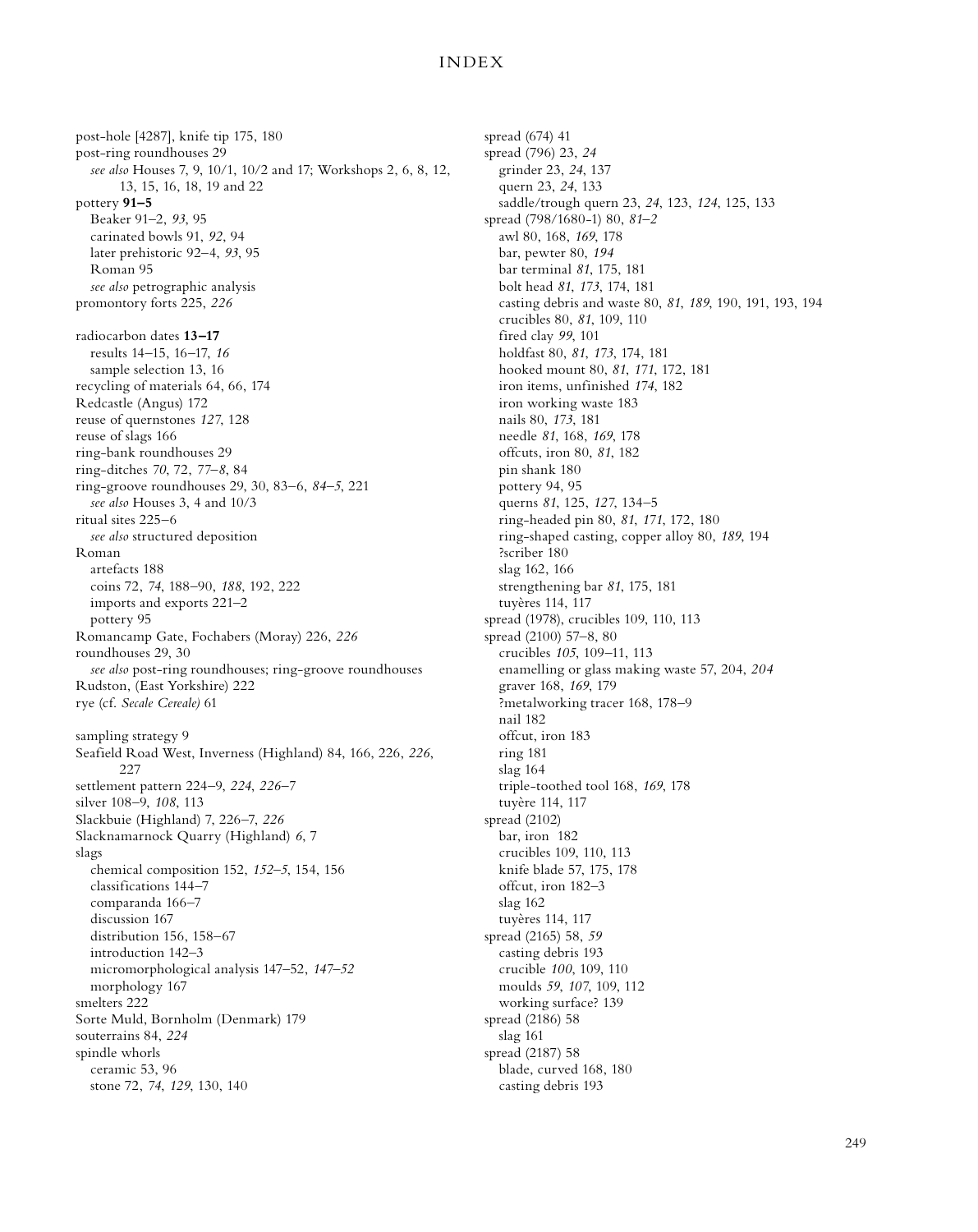crucibles 109, 110 ?decorative terminal, iron 54, 174, 183 iron item, unfinished *174*, 175, 182 mould *107*, 109, 112 nail 182 offcut, iron 183 peg or bolt, iron 54, 183 slag 162 triple-toothed tool 168, *171*, 180 spread (2435) 54 copper-alloy waste 54, 191 crucibles 54, 109 scissor-shears/snips 54, 168, *171*, 179 St Blane's, Bute (Argyll and Bute) 128 stake-holes, Early Iron Age 26 stone artefacts **122–41** basin 57, *58*, *124*, 140 bead, shale *129*, 130, 139–40 chronology and contextual analysis 131–2 cobble tools *127*, 128, 130, 137–8, 139 comparanda 132–3 conclusions 133 grinding and working surfaces 130, 137, 138–9 ingot mould 57, *59*, 125, *127*, 128, 135 lithics 122 lithologies 140–1 palette 72, *74*, *127*, 130, 140 perforated stones 139 pivot stone 130, 139 querns 123, *124*, 125, *126–7*, 128, 133–4, 134–7 querns, deposition of 29–30 rubbing stones 134 sharpening stone 138 smoothers/polishers 130, 137 spindle whorl 72, *74*, *129*, 130, 140 weights 130 whetstones *129*, 130, 138 structured deposition 65, 86–7, 176, 221 surfaces *see* cobbled surfaces; ground surfaces; paving; spreads tacks *see* nails and tacks Tarras Farm, Forres (Moray) *226*, 227 textile production 85 *see also* spindle whorls Thainstone (Aberdeenshire) 200 tools, iron 168, *169–71*, 172, 178–80 awl 80, 168, *169*, 178 blacksmith's sets 168, *169*, *171*, 178, 179–80 blade, curved 168, 180 ?blade tips 180 ?embossing tool 168, *170*, 179 files 54, 168, *170*, 179 graver 168, *169*, 179 knife blades/tips 57, 175, 178, 180 miniature axe 74, *75*, 168, *169*, 178 needle *81*, 168, *169*, 178 ?punch 72, *74*, 168, *169*, 179 reaping hoo 80, 168, 175, 178

scissor-shears/snips 54, 168, *171*, 179 ?scribers *34*, 35, 168, *170*, 179, 180 sickle 72, *74*, 168, *170*, 179 tang 180 ?tracer, metalworking 168, 178–9 triple-toothed tools 168, *169*, *171*, 179, 180 unident. iron tools 66, 77, 168, *169–70*, 178, 179 transport, linchpin 72, *74*, 172, *173*, 181 Traprain (East Lothian) 174, 176–7 Tulloch Wood (Moray) 226, *226* turf-and-earthwalled roundhouses 29 tuyères 63, 113–17, *115–16* Tweedsmuir (Peebleshire) 128 undated features *3*, 10 unenclosed settlements *224*, 226–8, *226–7* unexcavated structures 9, *9*, 51 unfinished iron items *174*, 182 unstratified material blacksmith's set 168, *171*, 179–80 pottery 91, 92, *92*, 94, 95 querns 134 stone artefacts 131 tuyère 114, 117 weapons daggers 33, *34*, *50*, 51, 65, *171*, 172, 180 deposition of 86–7 spearhead 51, *51*, 65, 172, 175, 177, 180 sword hilt guard *79*, 80, 184, *185–6*, 186, 192–3 wheat sp. (*Triticum* sp.) 61, 81, 83 Whelphill (South Lanarkshire) 20 Whitekirk (East Lothian) 128 woodworking 85 Workshop 2 *32*, 39, *40*, 41 bead 39, *40*, *198*, 199–200, 203 fired clay 101 radiocarbon dates 15, *16* slag 39, 160, 164 stone artefacts 131 *see also* iron-smelting furnace [681] Workshop 6 *32*, 51, *51* fired clay 51, 102 radiocarbon date 14, *16* slag 161, 164 spearhead 51, *51*, 65, 172, 175, 177, 180 Workshop 8 *32–3*, 53, *53* radiocarbon date 14, *16* slag 165, 166 Workshop 11 *32*, *55*, 57–8, *58* basin 57, *58*, *124*, 140 bead 57, *60*, 200, *200*, 203 crucibles 57, *100*, *105*, 109, 110, 111 ingot mould 57, *59*, 125, *127*, 128, 135 iron objects 177 knife blade 180 moulds 57, *107*, 109, 112 offcut, iron 174, 183